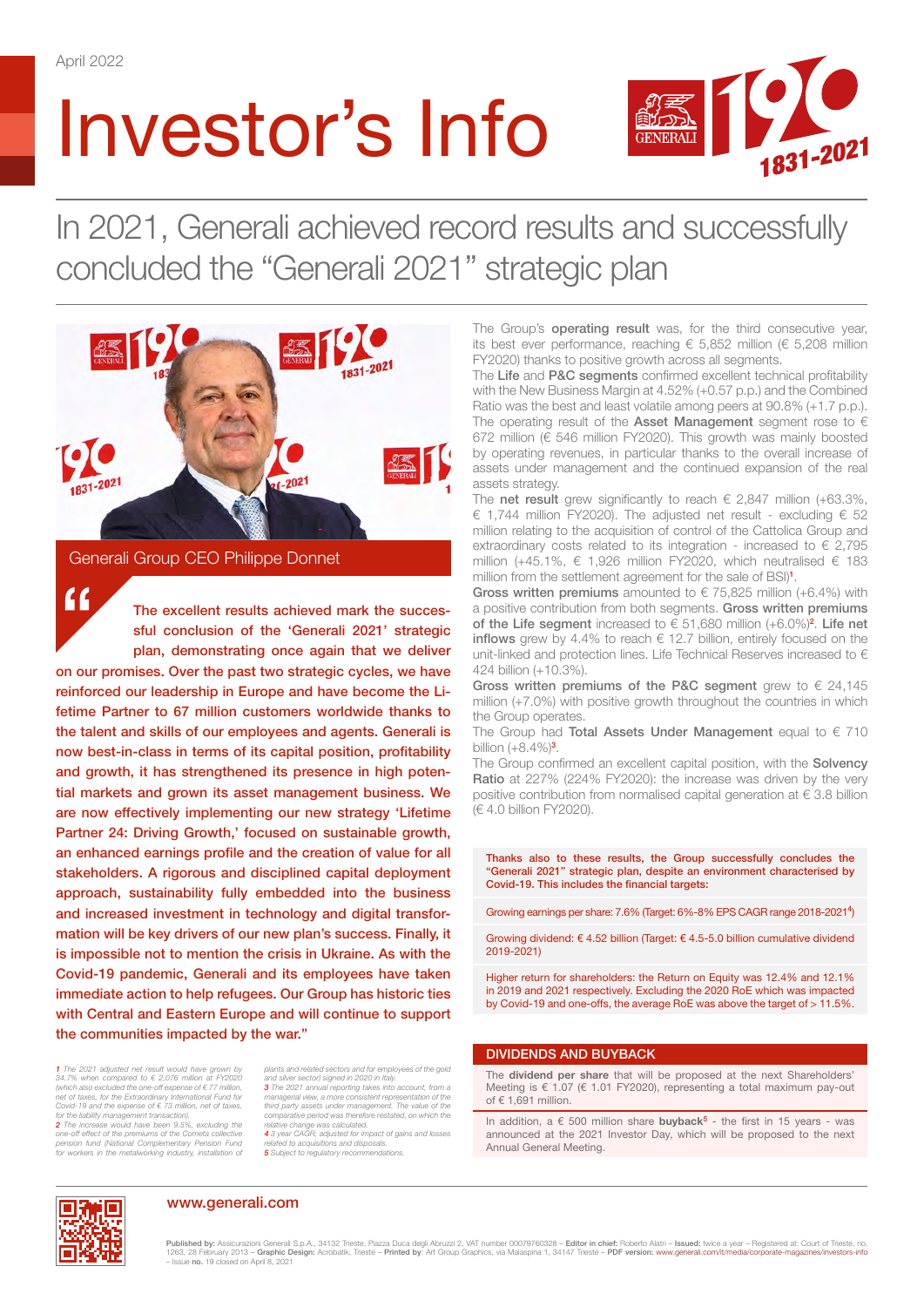

# Lifetime Partner 24: Driving Growth

On December 15th, 2021, Generali launched the new three-year strategic plan "Lifetime Partner 24: Driving Growth". The plan presents ambitious targets based on sustainable growth, strong earnings growth: 6% - 8% EPS CAGR range (2021-24)<sup>6</sup>; increased cumulative net Holding cash flow:  $> \epsilon$  8.5 billion (2022-24)<sup>7</sup>; higher dividend<sup>8</sup>: cumulative  $\epsilon$  5.2 - 5.6 billion cash dividends (2022-24)<sup>9</sup> vs  $\epsilon$  4.5 billion (2019-21).

# The new plan is based on three strategic pillars

#### DRIVE SUSTAINABLE GROWTH

> 4% growth in P&C non-motor premiums (CAGR 2021-24)

€ 2.3 - 2.5 billion New Business Value in 2024 (€ 2.3 billion FY2021)

#### ENHANCE EARNINGS PROFILE

 $\epsilon$  2.5 – 3 billion cumulative discretionary free cash flow for redeployment to initiatives that drive profitable growth and create value, including M&A in Insurance and Asset Management

€ 100 million increase in third-party Asset Management revenues

#### LEAD INNOVATION

€ 1.1 billion investment in technology and digital transformation (2022-24) up by 60% on Generali 2021

2.5-3.0 p.p. cost income ratio improvement<sup>10</sup>

€ 250 million insurtech venture fund to harness high-potential opportunities

 *CAGR; adjusted for impact of gains and losses related to acquisitions and disposals. Target based on current IFRS accounting standards. Cash View. Subject to regulatory recommendations. Ratchet policy on DPS. Cash view.*

*10 Income defined as the sum of General Expenses, Ope-rating Result and Non Operating Result (excluding non operating investments result and interest on financial debt); insurance perimeter (Total Group excluding A&WM and EA). Target based on current IFRS accounting standards.*

# Full Year 2021 Results





# www.generali.com

Investor's Info April 2022 2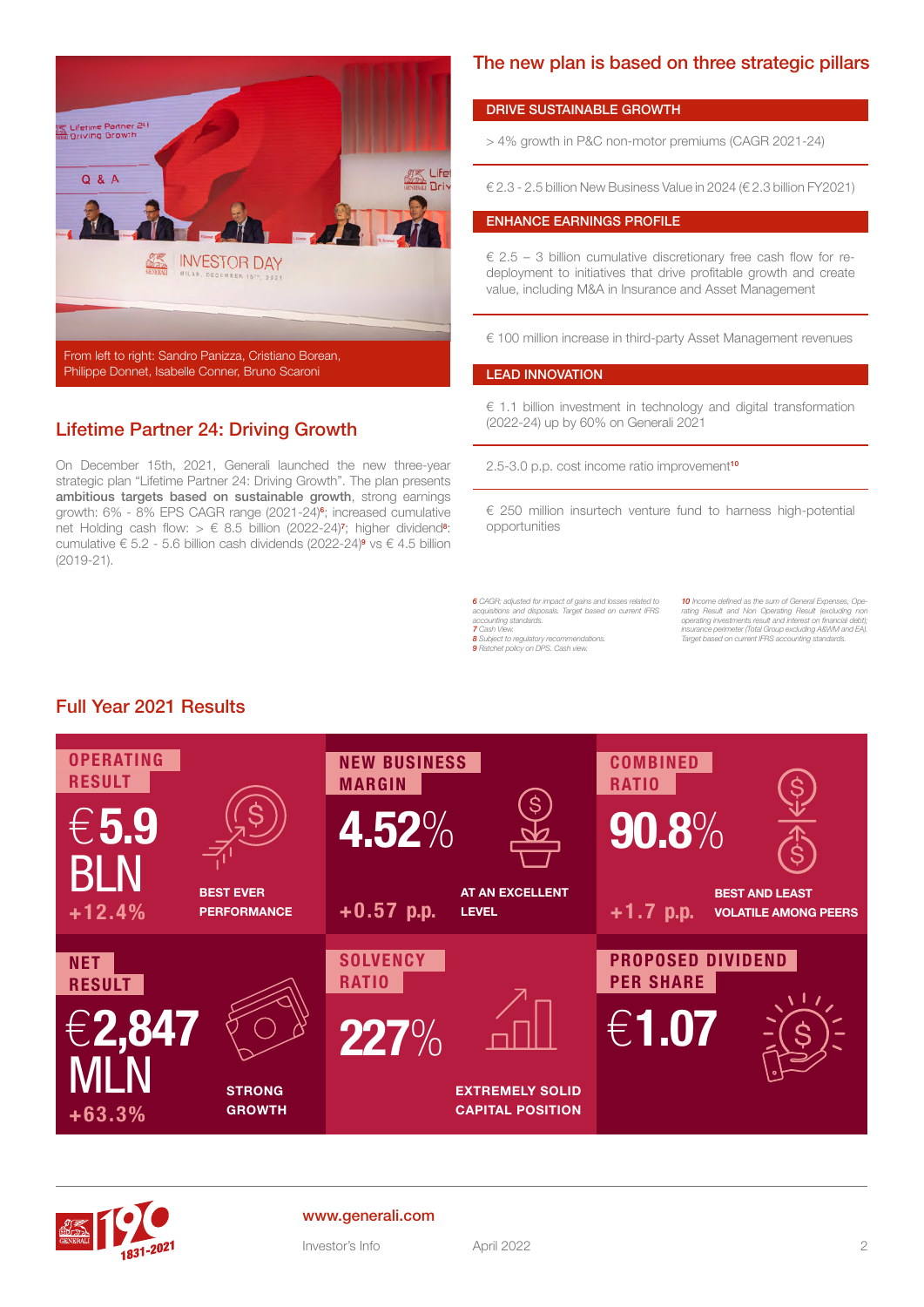# Investor's Info: Special for Shareholders' Meeting

# Shareholders' Meeting, how to conduct

The Shareholders' Meeting of Assicurazioni Generali will be held on 29 April 2022. It will be a particularly important Meeting this year as votes will be held regarding the future of the Company and the Group, including the renewal of the Board of Directors.

Assicurazioni Generali attaches great importance to the involvement and active participation of its shareholders, especially on issues that will also have an influence on the leadership of the Company and the Group for the next three years.

All the details on how to conduct and participate in the next Shareholders' Meeting, together with the items on the Agenda, were disclosed through the Notice of Call, which can be consulted on our website in the Governance / Annual General Meeting / AGM 2022 section.

In light of the still precarious health situation, the Company has decided, as a precaution, to call the Shareholders' Meeting without the physical participation of the shareholders and through the exclusive participation of the Designated Representative, a free service made available by the Company in order to guarantee shareholders the opportunity to participate by granting proxy and voting instructions according to the methods described in the Notice of Call.

To facilitate the granting of the proxy and the voting instructions to the Designated Representative, a dedicated online platform will be made available, which can be accessed directly from the Generali.com website and which, in addition to the possibility of expressing a vote on the items in the order of the day, it will also give the shareholders entitled to attend the meeting the opportunity to follow the progress of the Meeting in live streaming.

It should be noted that the Agenda may be subject to additions until 12 April 2022 due to any individual resolution proposals made by the shareholders in the manner established by the notice. Therefore, it is recommended to wait until the 13th April 2022 in order to confer the proxy complete with voting instructions, in order to be able to express the voting instructions on all voting items already when conferring the proxy.

It should be noted that only those who will be Shareholders on the record date of April 14, 2022 will be able to take part in the Shareholders' Meeting and who will request the intermediary with whom the shares are deposited the communication for participation in the Shareholders' Meeting, provided for by art. 83-sexies of Legislative Decree 24 February 1998, n. 58. We therefore invite you to request communication form for the meeting to your intermediary as soon as possible.

The Kit for the 2022 Shareholders' Meeting is available in the section of the company's website dedicated to the Shareholders' Meeting, containing the Notice of Call, the Agenda and the documentation to facilitate the Meeting's attendance. The "Request form for the certificate to attend the Shareholders' Meeting", attached to the Kit, can be used when contacting the intermediary to request the Meeting legitimacy attendance.

It is possible to contact the Shareholders Unit to get any further information or clarification about the role of shareholders in our Company:

shareholders@generali.com +39.040.671621



From left to right: Philippe Donnet, Gabriele Galateri e Cristiano Borea

### Live Streaming service

For the Annual General Meeting on 29th April 2022, Assicurazioni Generali will offer the opportunity to follow the proceedings of the meeting via live video streaming. This way a significantly larger audience of shareholders will be able to easily follow this important moment of corporate communication.

The live streaming will begin at 9.00 am on 29th April 2022.

In order to overcome the barriers that may prevent the participation of some shareholders in the Annual General Meeting, the live streaming will integrate the Shareholders' Meeting Extended Inclusion (SMEI) programme, launched 2016. The SMEI programme has developed over time through the provision of a growing number of services. On the occasion of the Shareholders' Meeting of 29th April 2022 Annual General Meeting, this programme will focus on two services: the live video streaming of the proceedings of the meeting with Italian sign language (ISL) and the provision of subtitles in Italian.

As per standard procedure, the service will also be available for all with simultaneous translation in English, French, German and Spanish.



It is kindly recommended to register as soon as possible with the procedure that will be available from 14th April 2022 on our Company's website www.generali.com in the Governance / Annual General Meeting / AGM 2022 section.

For certified shareholders (those who requested the communication for participation in the Meeting from their custodian under art. 83-sexies of the CLFI) the entire proceedings will be available via live streaming. The service will be available directly through the portal of the Designated Representative, after signing in. The access credentials will be the same used in case of conferral of a proxy. In order to sign in, some identity information will be required, including a valid e-mail address and information on the communication for participation requested from the custodian.

For those who did not request the communication, including nonshareholders, for participation in the Meeting, only the public part of the Meeting, including the opening speeches by the Company's top management, will be available. The link to access the streaming service will be available on the Company's website. In order to sign in, limited identity information will be required, including a valid e-mail address.



# www.generali.com

Investor's Info **April 2022** 3